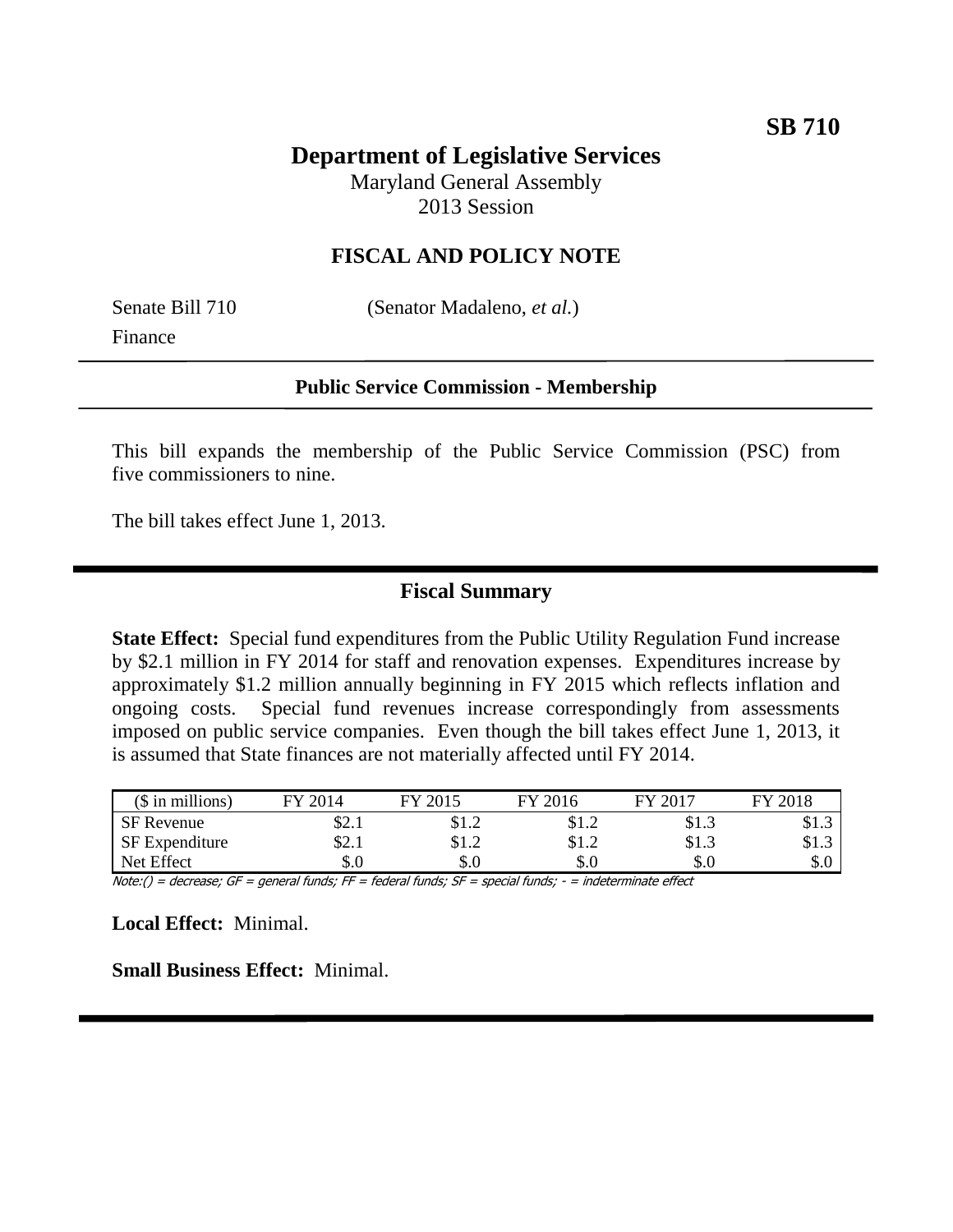#### **Analysis**

**Current Law:** PSC consists of five commissioners appointed by the Governor with the advice and consent of the Senate. The commission must be (1) broadly representative of the geographic and demographic diversity of the State and of the public and (2) composed of individuals with diverse training and experience. Terms of commissioners last five years and are staggered.

PSC regulates gas, electric, telephone, water, sewage disposal, and certain passenger transportation companies doing business in Maryland. PSC is authorized to hear and decide matters relating to (1) rate adjustments; (2) applications to exercise or abandon franchises; (3) approval of issuance of securities; (4) promulgation of new rules and regulations; and (5) quality of utility and common carrier service. PSC sets utility rates, collects and maintains records and reports of public service companies, reviews plans for service, inspects equipment, audits financial records, handles consumer complaints, and promulgates and enforces rules and regulations.

**Background:** As shown below in **Exhibit 1**, many surrounding states have public service commissions (or their equivalent) of approximately the same membership as the current PSC.

| Exhibit 1<br><b>Public Service Commission Membership – Selected States</b> |                   |  |  |  |
|----------------------------------------------------------------------------|-------------------|--|--|--|
| <b>Commission</b>                                                          | <b>Membership</b> |  |  |  |
| <b>Delaware Public Service Commission</b>                                  | 5                 |  |  |  |
| New Jersey Board of Public Utilities                                       | 5                 |  |  |  |
| New York Public Service Commission                                         | 5                 |  |  |  |
| Pennsylvania Public Utility Commission                                     | 5                 |  |  |  |
| Virginia State Corporate Commission                                        | 3                 |  |  |  |
| West Virginia Public Service Commission                                    | 3                 |  |  |  |

Source: Department of Legislative Services

SB 710/ Page 2 **State Fiscal Effect:** Special fund expenditures from the Public Utilities Regulation Fund increase by \$2.1 million in fiscal 2014, which accounts for a 30-day start-up delay from the bill's June 1, 2013 effective date. This estimate reflects the cost of hiring four commissioners, four management associates, and two commissioner advisors. It includes salaries, fringe benefits, one-time start-up costs, and ongoing operating expenses.